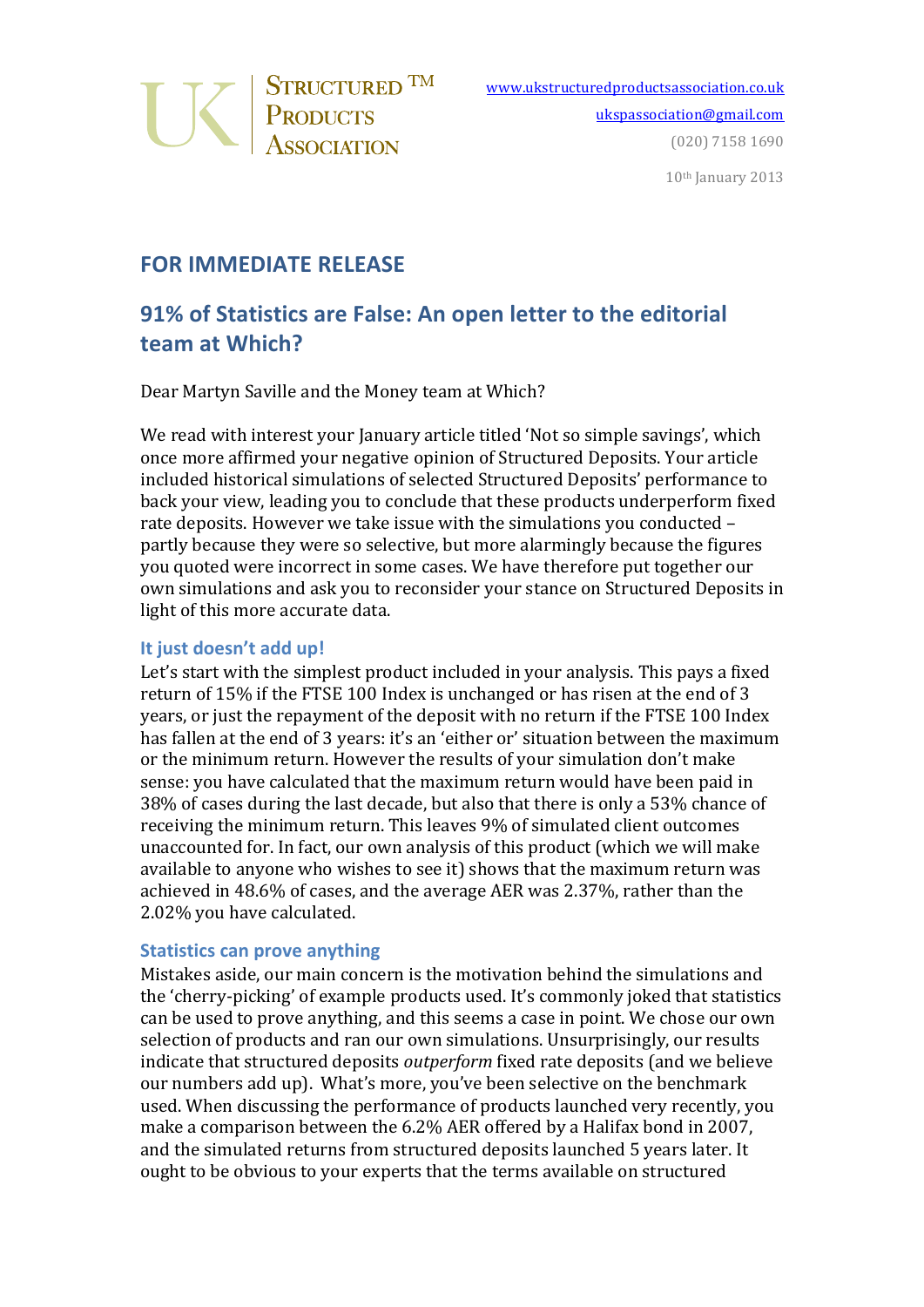

products in 2007 would also have been much better (e.g., we found a typical example offering a minimum return of 30%), so the comparison is mysterious. Your whole approach of comparing product terms available in late 2012 with cash rates obtainable as far back as 2002 is flawed: how does this actually help consumers?

### **Table showing comparison of benchmark performances from 2007 to 2012**

*This data demonstrates that selecting a benchmark rate that was available at one point in time as a comparison to historical simulations of a product launched* during a different period of time is fundamentally flawed: this is by no means an *accurate comparison!*

|                               | 1 November 2007                                 | 1 November 2012 |
|-------------------------------|-------------------------------------------------|-----------------|
| UK Base Rate                  | 5.75%                                           | 0.5%            |
| Typical Minimum Return        | 30% (4.47% AER)                                 | 10% (1.6% AER)  |
| on Structured Deposit         |                                                 |                 |
| FTSE 100 Index                | $-11.00\%$ ( $-2.30\%$ AER over the 5yr period) |                 |
| Performance                   |                                                 |                 |
| FTSE 100 Tracker Fund         | $+5.50\%$ (1.08% AER over the 5yr period)       |                 |
| (Total Return) Performance    |                                                 |                 |
| <b>Which? Comparison Rate</b> | 6.20% per annum (available in November 2007)    |                 |

We are concerned that analysis that is not only misleading, but also *incorrect*, was able to go to print in your publication. Consumers have great respect for your opinion, and we feel it unfair that they might reach decisions on where to save their money, based on inaccurate and severely imbalanced information. We agree that most savers will put money away in fixed-term savings accounts, but this doesn't mean there isn't a place for structured deposits. They offer a great solution for savers looking either to access the stock market with the *possibility* of greater returns but within the safety of a deposit account, or for investors looking for a more protected alternative to direct investment in shares or funds.

#### **A need for balance**

Your article also highlighted what you saw as 'problems' with Structured Deposits, and whilst we agree there are considerations that consumers need to be aware of (as there would be with any savings or investment product), they are not really problems as such - a Structured Deposit could still be the right tool to help a consumer meet their savings needs, just as long as they understand and accept these considerations, which are clearly described in current marketing literature.

You also inform readers that Structured Deposits 'baffle potential investors', and mention that your online panel were confused by the websites of some